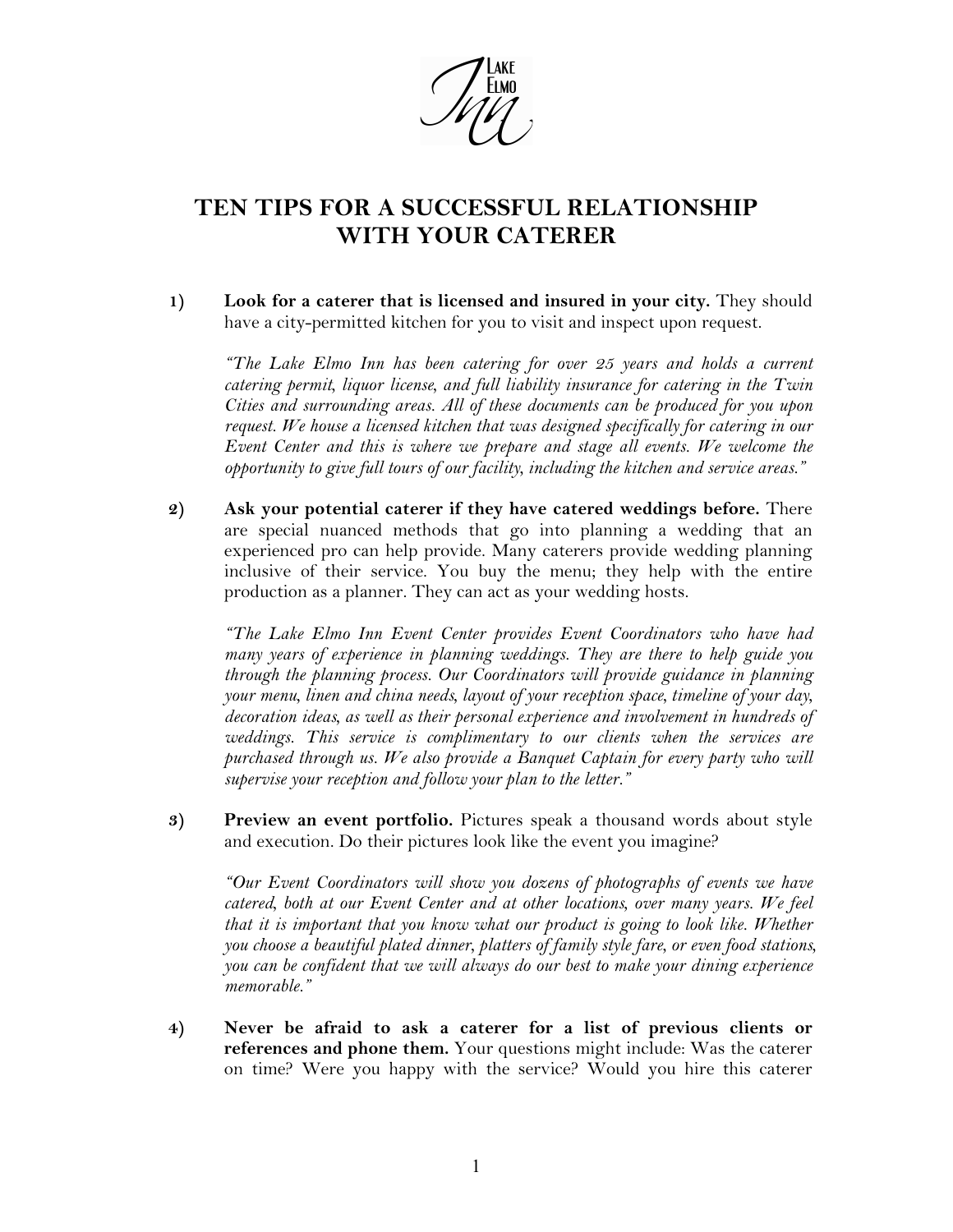

again? Was the food as wonderful as they promised? Was the final bill what you agreed upon?

*"Many cards, letters, and photographs that have been sent as a "Thank you" to our staff hang on a wall in the Event Center service hall awaiting your inspection. We are happy to provide you with contact information for these past clients with their permission. Even simply reading many of them will show you how they felt about our services. In addition, you can find comments about the Lake Elmo Inn Event Center catering services on local websites, such as The Knot."*

**5) Request a tasting of the caterer's menu or recommendations.** If they ask for a tasting fee, it could be money well spent. Decide now if their food meets your expectations, and don't wait for the big day to receive an unpleasant surprise. If you like what you see and taste, ask about customizing a package to fit your needs. If the menu you love comes with side dishes that aren't quite what you had in mind, or you don't think you'll need the caterers to act as servers, ask. Many caterers will provide a drop-off, customized food service. All the food should arrive fully or partially cooked with reheating instructions.

*"At the Lake Elmo Inn Event Center, custom meals are our business. We will work closely with you to review our menus and are happy to create custom dishes that may have special meaning to your family and friends. Service can be provided at any level you desire. Whether you wish to serve a simple drop-off meal or a full service plated dinner, we'll help you design your offerings to fit your needs. With a paid deposit, a tasting is complimentary to help you get exactly what you are looking for out of your dining experience."*

**6) Be honest with the caterer about your budget from day one.** Most caterers will work to meet their clients in the middle. If you want to ask for a discount on a particularly pricey item, do so, or ask the caterer's opinion on ways to cut back. Ask the caterer for a breakdown of each item; then, if you feel you can supply the flowers cheaper, do so.

*"The Lake Elmo Inn Event Center publishes our prices online so there is no question as to the cost of our products and services. Catering companies have the reputation that they will not reveal pricing so they can charge different amounts from one client to another. You can view all of our prices on our website, anytime. Our policy is to "provide the best value you can find", so although we may not be the least expensive, we will provide you with the best experience for each dollar spent. The average dinner catered with us will cost approximately \$40 to \$45 per guest final cost. If you are comfortable with this range, we are happy to guide you through your planning process and can include full service, full linens and china, and award-winning food."*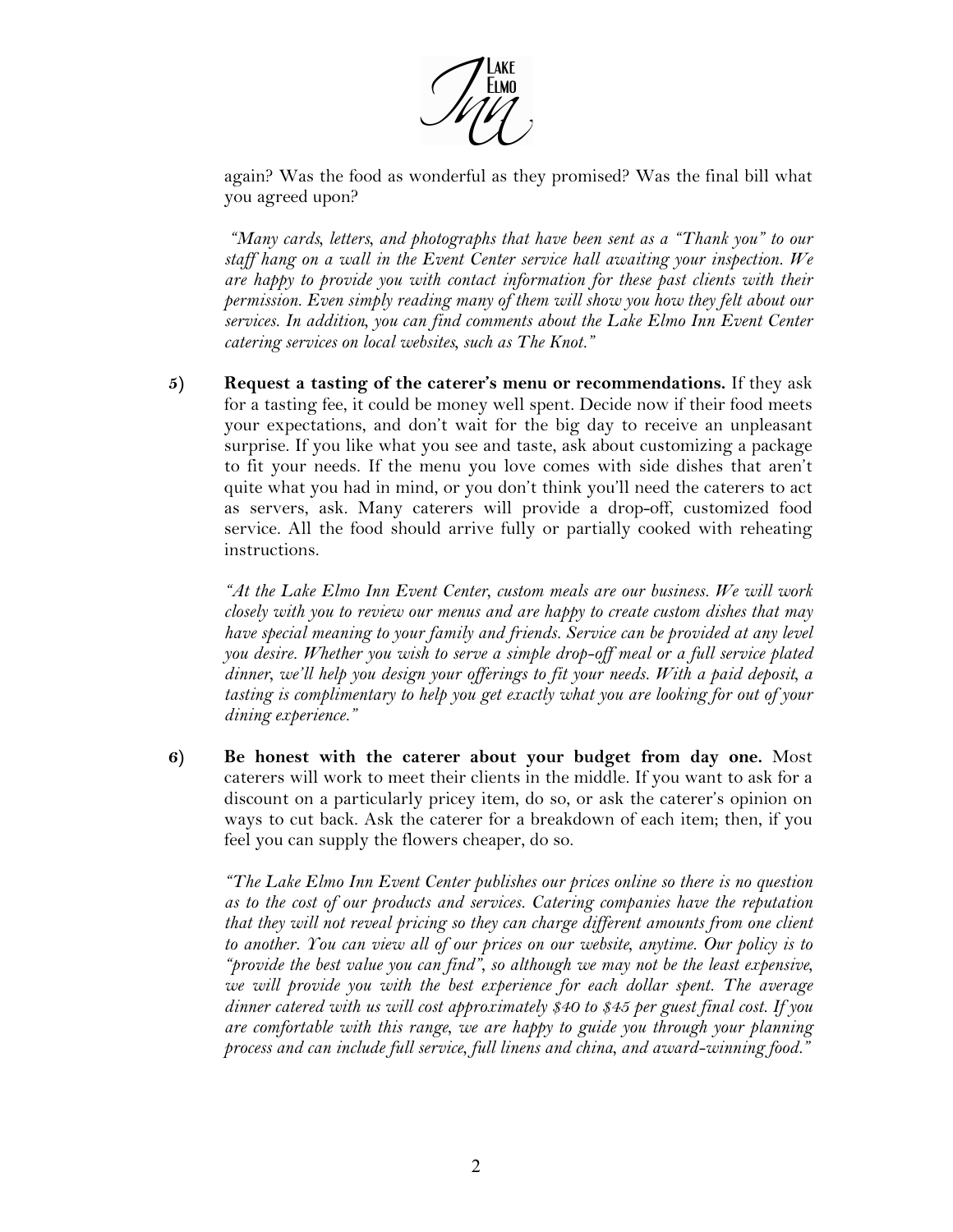

**7) If the budget seems an insurmountable problem, ask your caterer if you may supply some of the food items.** Their concern will be product liability insurance, meaning they can't be held responsible for food they didn't make. If it's important to you, agree that you will provide your own insurance. You provide your fabulous stuffed mushrooms, and your caterer handles the entrée. Anything can be settled with the right attitude.

*"Although the Lake Elmo Inn Event Center does not allow food to be brought into the center, we are happy to work with you on incorporating one of your family favorites into the meal we provide at off-site locations. We will ask you to provide us with liability insurance on your food items as we provide you with insurance on ours. Additional staff may be required to accommodate the additional offerings."*

**8) Ask for a contract, and make sure you understand it.** There may be a perslice cake-cutting fee and overtime for wait staff if they stay beyond a prearranged time. Some caterers specify that a guest count can go up, but not down. This means that if you told the caterer that one hundred guests are coming but only seventy-five show up, then you are still going to be charged for the full hundred. If, on the other hand, you tell the caterer that you are expecting another ten guests the day before the party, you will be charged for these extra guests. These fees are usually not applied until your final invoice.

*"From the day your deposit is paid, a contract is provided for you that will be signed by both you and a representative of the Lake Elmo Inn Event Center. This contract will grow as we plan, outlining the details of your reception as they are arranged, including date, location, timeline, menu, service style, staffing, bartending needs, decorations, etc. All items will be priced in a clear and concise manner as shown on our published menu selections. The policy of the Lake Elmo Inn Event Center is that a final guest count must be provided three days prior to your reception day. It is at this point we will not lower the guest count as the food will have been ordered and is being prepped in-house by this time. Although it is discouraged to increase your count after this time, many of the menu items can possibly be increased a bit until the day before. We do not have an extra charge for many additional services, such as cake cutting, and staffing is charged an hourly rate outlined in our menu that does not change with length of time needed at the event site."*

**9) Plan on bringing the caterer any necessary phone numbers or contracts.** Like the baker who is responsible for the cake or the party rental company that will be delivering the tables and chairs. If there are any last-minute problems, it's best to let the caterer handle them if possible; your caterer likely knows every vendor in town, and can smooth out the typical snags much more efficiently than you can. Make sure your caterer is aware of everything that will be going on: deliveries, decorations, and friends and family who have volunteered to help.